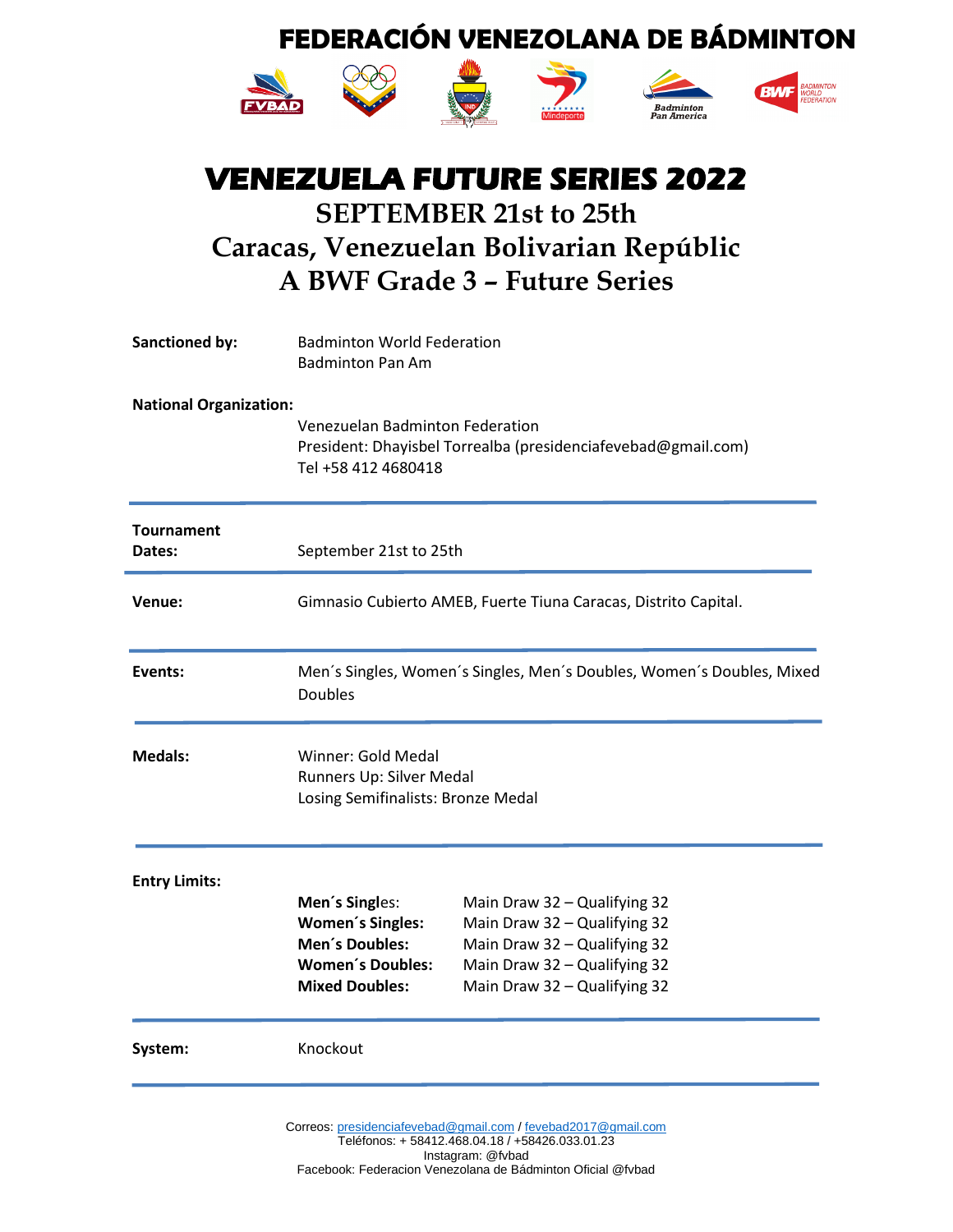

| Referee:<br>Email:           | Mr. Enrique Charadan (CUB)<br>charadanpierre@gmail.com                                                                                |                                                                                                                                                                                                                                                                                                                |
|------------------------------|---------------------------------------------------------------------------------------------------------------------------------------|----------------------------------------------------------------------------------------------------------------------------------------------------------------------------------------------------------------------------------------------------------------------------------------------------------------|
| <b>Draft Schedule:</b>       | <b>Team Managers Meeting</b><br><b>Qualification rounds</b><br><b>Main Draws</b><br><b>Main Draws</b><br>Semi-finals<br><b>Finals</b> | September 21st at 10:00h<br>September 21st at 13:00h<br>September 22nd at 10:00h<br>September 23rd at 10:00h<br>September 24th at 10:00h<br>September 25th at 10:00h                                                                                                                                           |
|                              | *Final schedule will be published following the draw*                                                                                 |                                                                                                                                                                                                                                                                                                                |
| <b>Practice</b><br>Schedule: |                                                                                                                                       | Send practice schedule request to: presidenciafevebad@gmail.com                                                                                                                                                                                                                                                |
| <b>Entry Fee:</b>            | or at the time of registration.<br>entry deadline passes                                                                              | US\$100.00 Entry fees are to be paid in cash in advance of the tournament,<br>The Member Association that enters a player/pair into a BWF tournament<br>is responsible for paying the entry fees for that player/pair. The entry fees<br>become due if a player is entered and has not been withdrawn when the |

Entries: All entries must be made by using the BWF Online Entry System: https://bwf.tournamentsoftware.com/tournament/3A1A8245-9532-485E-A8B5-77E64C0D8951

Players cannot be entered unless they already have a BWF ID-number. In case you wish to enter player(s) who do not have a BWF ID-number, each MA can create the ID through the Online Entry System. Entries must be submitted to BWF no later than **Tuesday, August 23th, 2022 at 23:59h BWF Headquarters time (GMT + 08:00h). Late entries will not be accepted.**

| Key dates: | Entry closing date:<br>M&Q World Ranking | Tuesday, Aug 23rd, 2022                           |  |
|------------|------------------------------------------|---------------------------------------------------|--|
|            | Report:<br>M&Q published on              | Tuesday, Aug 23rd, 2022 Publish                   |  |
|            | <b>BPAC</b> website:                     | No later than Friday, Aug 26 <sup>th</sup> , 2022 |  |
|            | Seeding report:                          | Tuesday, Aug 30th, 2022 Publish                   |  |
|            | Published report:                        | no later than Friday, Sep 2 <sup>nd</sup> , 2022  |  |
|            | <b>Withdrawal without</b>                |                                                   |  |
|            | Penalty:                                 | Monday, Sep $05th$ , 2022.                        |  |
|            | Draw Date:                               | Tuesday, Sep 6th, 2022                            |  |

Correos[: presidenciafevebad@gmail.com](mailto:presidenciafevebad@gmail.com) [/ fevebad2017@gmail.com](mailto:fevebad2017@gmail.com) Teléfonos: + 58412.468.04.18 / +58426.033.01.23 Instagram: @fvbad Facebook: Federacion Venezolana de Bádminton Oficial @fvbad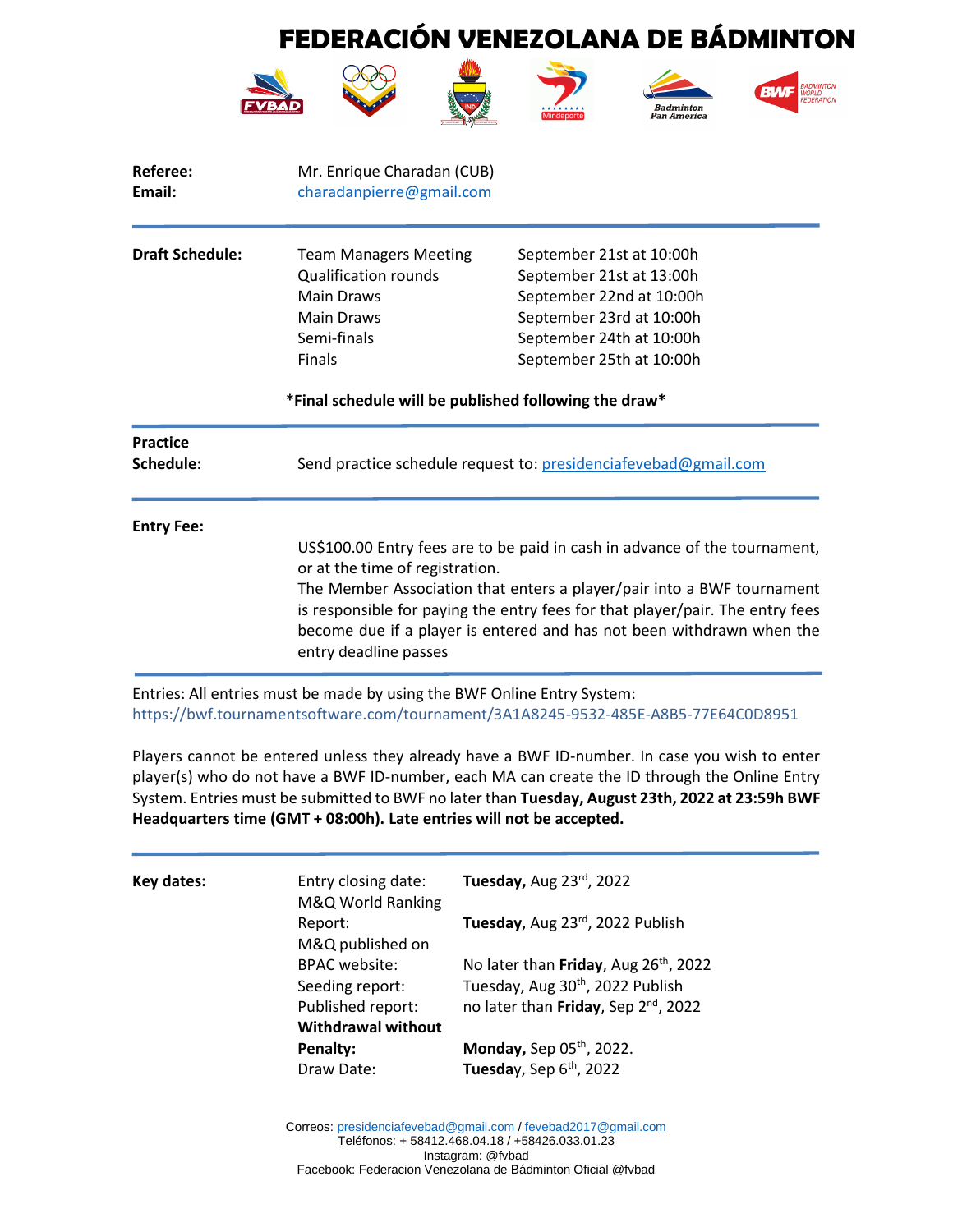

| <b>Shuttles:</b>    | YONEX AS 30                                                                                                                                                                                                                                                                                                                          |
|---------------------|--------------------------------------------------------------------------------------------------------------------------------------------------------------------------------------------------------------------------------------------------------------------------------------------------------------------------------------|
| Courts:             | 3 Court mats                                                                                                                                                                                                                                                                                                                         |
| <b>Withdrawals:</b> | Please ensure that the organizer and BPAC are informed immediately when<br>a player has to withdraw, together with the reason. Any withdrawal must<br>be done through Online Entry System at the following link:<br>https://bwf.tournamentsoftware.com/tournament/3A1A8245-9532-485E-<br>A8B5-77E64C0D8951                           |
|                     | Withdrawal without penalty: Monday, Set 05th, 2022 at 23:59 GMT<br>(+08:00) BWF HQ, Kuala Lumpur - Malaysia                                                                                                                                                                                                                          |
|                     | Please ensure to send on time to<br>· Organizing Committee. presidenciafevebad@gmail.com<br>· BPAC Events: events@badmintonpanam.org<br>· Referee: charadanpierre@gmail.com                                                                                                                                                          |
| Visa:               | Important for all players who need visa for Venezuelan Bolivarian Republic.<br>Deadline date to request official invitation letter (Jul 29th)<br>Email: presidenciafevebad@gmail.com Mrs. Dhayisbel Torrealba                                                                                                                        |
| Airport:            | International Airport of "Maiquetia" in La Guaira State, is the main point of<br>arrival.                                                                                                                                                                                                                                            |
| Transportation:     | Venezuelan Badminton Federation will provide mandatory transportation<br>from the airport to the official hotels, and the venue, for players and team<br>members mandatory registered through the Organizing Committee.<br>Otherwise, player won't be allow to play in the tournament because of<br>COVID19 bubble health protocols. |
| <b>Uniforms:</b>    | According to BPAC regulations for all tournaments, the player's name on the<br>back of the shirt is mandatory and the country name on the back of the shirt<br>is optional. (BWF GCR, referring player's clothing, designs, advertising and<br>lettering).                                                                           |
| <b>Medical:</b>     | Medical support will be available at the venue                                                                                                                                                                                                                                                                                       |
|                     | Correos: presidenciafevebad@gmail.com / fevebad2017@gmail.com<br>Teléfonos: + 58412.468.04.18 / +58426.033.01.23<br>Instagram: @fvbad<br>Facebook: Federacion Venezolana de Bádminton Oficial @fvbad                                                                                                                                 |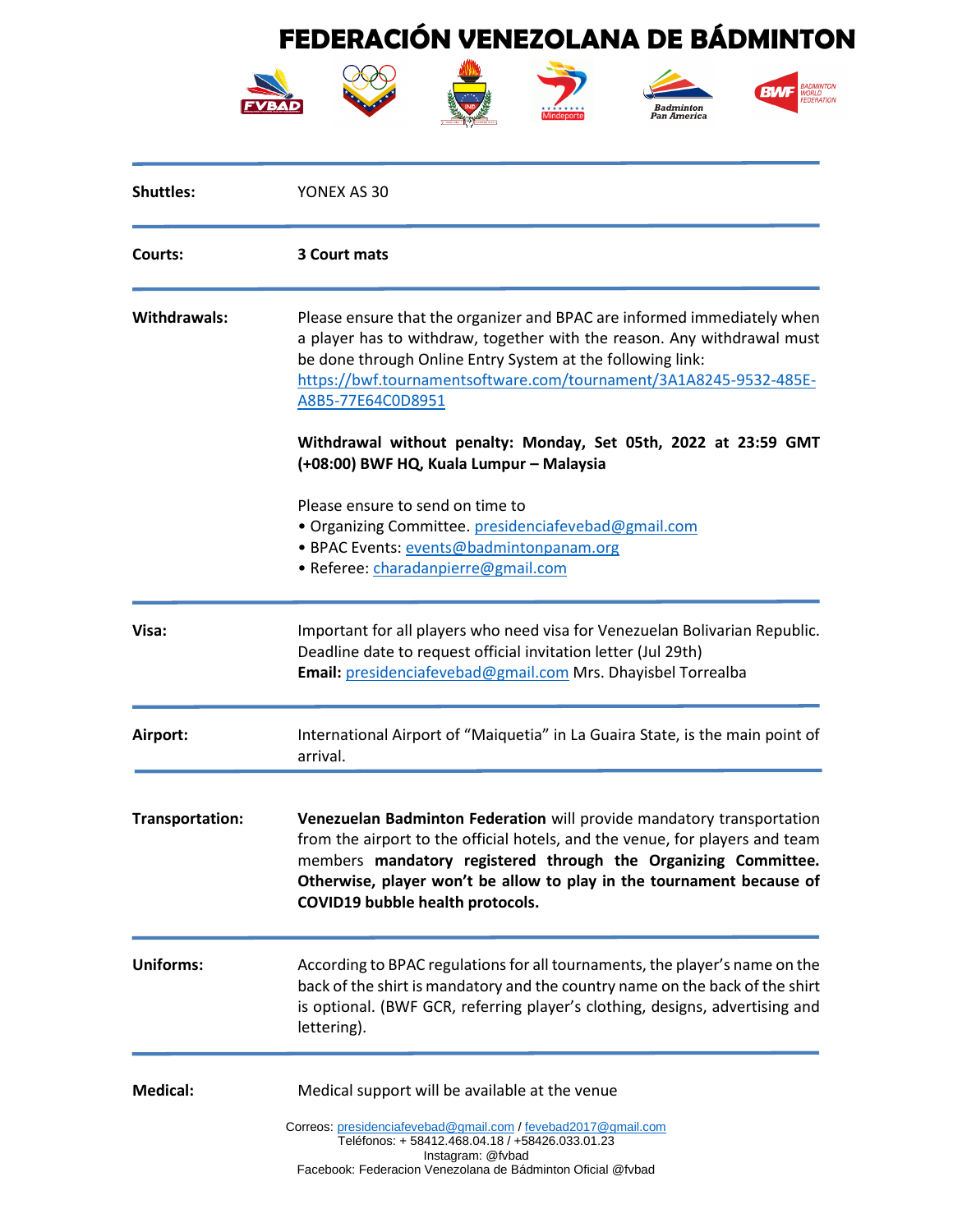

#### **COVID19 Protocol:** BWF COVID19 protocol will be applied highlighting:

1) Presentation of negative PCR test of less than 3 days maximum upon arrival in the country 2) Sanitation and temperature measurement daily when entering the venue and the hotel Bubble

3) Mandatory use of a mask in the venue and in the hotel, except at the time of play and in your room

4) Maintain a minimum distance of 1.5 meters with another person at all times

5) The Organizing Committee will provide the sanitation supplies during your stay in the venue and in the hotel bubble

| COVID19 TEST   | The PCR tests for departure will have a cost of: 120\$                                                                                                                                                    |
|----------------|-----------------------------------------------------------------------------------------------------------------------------------------------------------------------------------------------------------|
| Accommodation: | For hotel request please contact:<br>Mrs Nancy Calderon<br>Email: Nancy.calderon@melia.com<br>Ph: +58 212 628 3111 / 761 8211/ Celular +58 414 912 9461<br>Tournament Official Hotel: Meliá Caracas ***** |

| <b>ROOM</b>                           | <b>RATE</b>           |
|---------------------------------------|-----------------------|
| Single occupancy (Breakfast included) | US\$ 99.50 per night  |
| Double occupancy (Breakfast included) | US\$ 116.90 per night |

#### • **lunch and dinner on request from the hotel**

**Accommodation:** For hotel request please contact: Email:hveneciagmail.com Ph: +58 212 661 4994 Tournament Official Hotel: Venecia \*\*\*\*

| <b>ROOM</b>      | <b>RATE</b>         |
|------------------|---------------------|
| Single occupancy | US\$30.00 per night |
| Triple occupancy | US\$35.00 per night |
| Quad occupancy   | US\$40.00 per night |

#### • **the Hotel Venecia has a restaurant**

• To cancel the hotel Venice must be done in cash in foreign currency: dollars or euros. in cash national currency: bolivars.